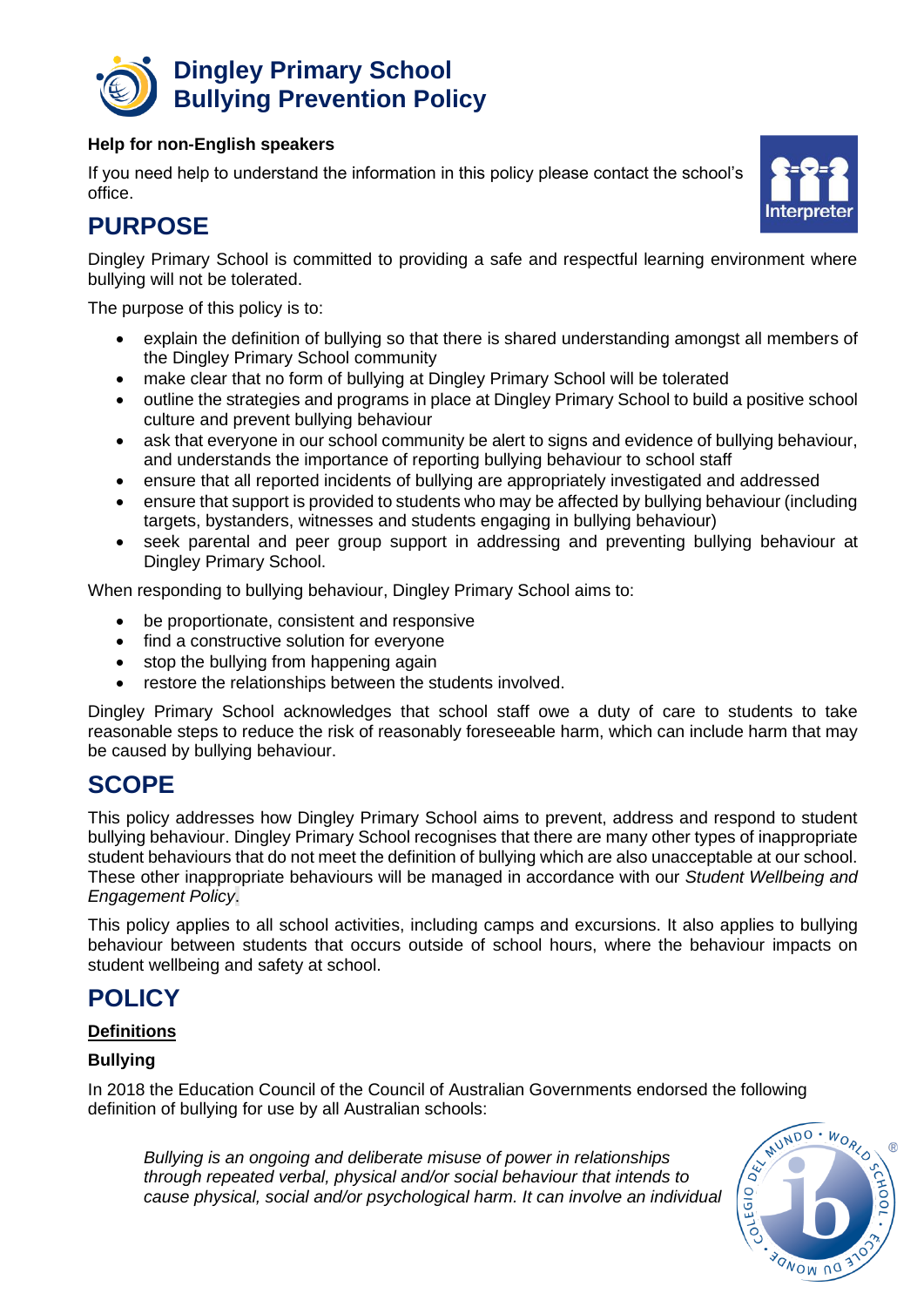

*or a group misusing their power, or perceived power, over one or more persons who feel unable to stop it from happening.*

*Bullying can happen in person or online, via various digital platforms and devices and it can be obvious (overt) or hidden (covert). Bullying behaviour is repeated, or has the potential to be repeated, over time (for example, through sharing of digital records)*

*Bullying of any form or for any reason can have immediate, medium and long-term effects on those involved, including bystanders. Single incidents and conflict or fights between equals, whether in person or online, are not defined as bullying.* 

Bullying has three main features:

- It involves a misuse of power in a relationship
- It is ongoing and repeated, and
- It involves behaviours that can cause harm.

There are four main types of bullying behaviour:

- Physical examples include hitting, pushing, shoving or intimidating or otherwise physically hurting another person, damaging or stealing their belongings. It includes threats of violence.
- Verbal/written examples include name-calling or insulting someone about an attribute, quality or personal characteristic.
- Social (sometimes called relational or emotional bullying) examples include deliberately excluding someone, spreading rumours, sharing information that will have a harmful effect on the other person and/or damaging a person's social reputation or social acceptance.
- Cyberbullying any form of bullying behaviour that occurs online or via a mobile device. It can be verbal or written, and can include threats of violence as well as images, videos and/or audio.

Bullying can be a form of racism, sexism, homophobia, transphobia or other type of social prejudice when the behaviour is targeted at an individual or group because of a personal characteristic, such as race, religion, sex, sexual orientation, gender identity or disability.

For further information about bullying, refer to: [Bully Stoppers \(education.vic.gov.au\)](https://www.education.vic.gov.au/about/programs/bullystoppers/Pages/default.aspx) and the Department's [Bullying Prevention and Response](https://www2.education.vic.gov.au/pal/bullying-prevention-response/policy) policy on the Policy and Advisory Library.

#### **Other distressing and inappropriate behaviours**

Many distressing and inappropriate behaviours may not constitute bullying even though they are unpleasant. Students who are involved in or who witness any distressing and inappropriate behaviours should report their concerns to school staff and our school will follow our Student Wellbeing and Engagement Policy and this Bullying Prevention Policy where the behaviour constitutes bullying.

*Mutual conflict* involves an argument or disagreement between people with no imbalance of power. In incidents of mutual conflict, generally, both parties are upset and usually both want a resolution to the issue. Unresolved mutual conflict can develop into bullying if one of the parties targets the other repeatedly in retaliation.

*Social rejection or dislike* is not bullying unless it involves deliberate and repeated attempts to cause distress, exclude or create dislike by others.

*Single-episode acts* of nastiness or physical aggression are not the same as bullying. However, single episodes of nastiness or physical aggression are not acceptable behaviours at our school and may have serious consequences for students engaging in this behaviour. Dingley Primary School will use its Student Wellbeing and Engagement Policy to guide a response to single episodes of nastiness or physical aggression.

*Harassment* is language or actions that are demeaning, offensive or intimidating to a person. It can take many forms, including sexual harassment and disability harassment.

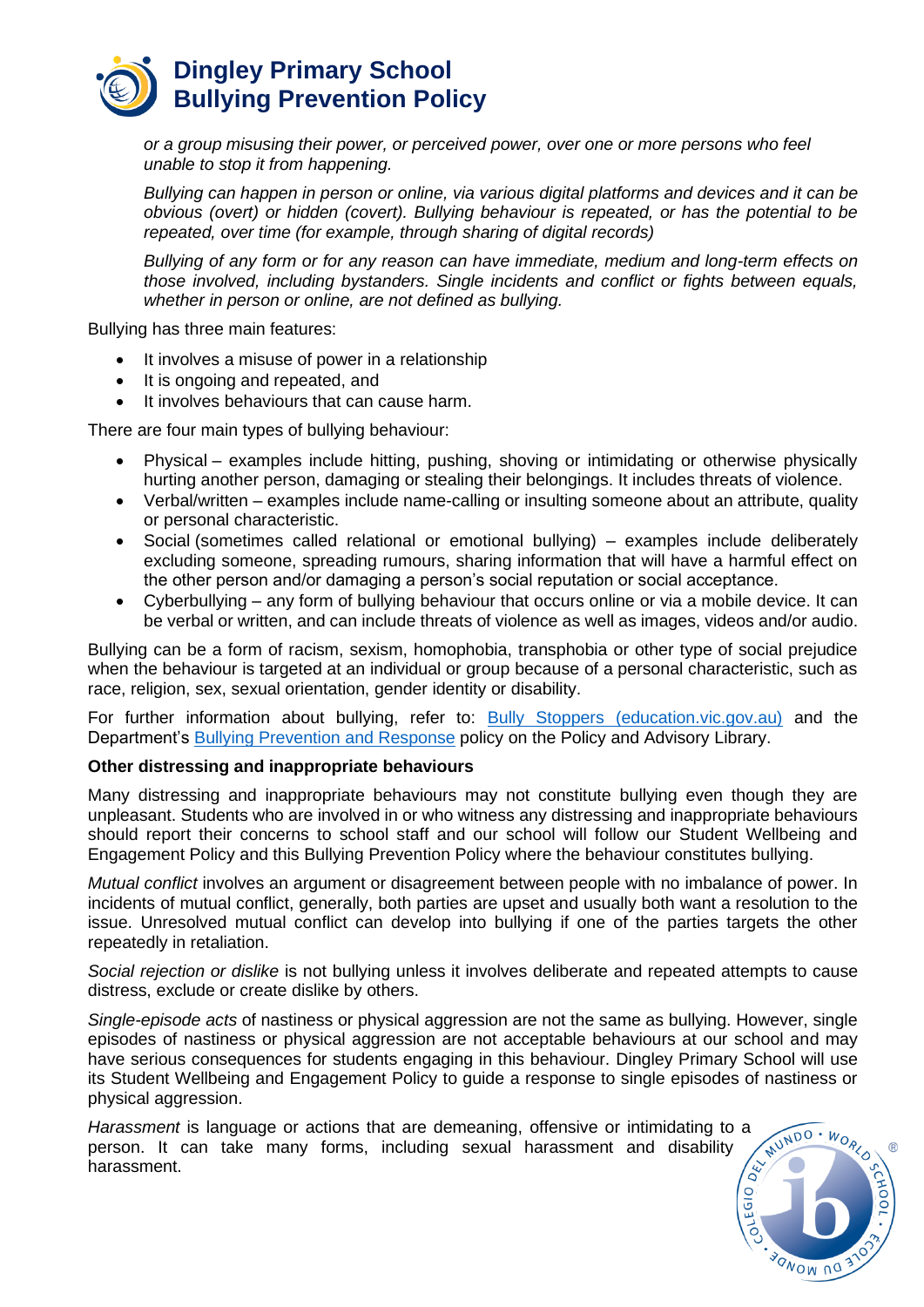

*Discrimination* is behaviour that treats someone unfavourably because of a personal characteristic (for example, race, religious belief or activity, disability, sex or intersex status, gender identity or sexual orientation).

Discrimination, harassment, and any other inappropriate behaviour is not tolerated at our school and there may be serious consequences for students engaging in this behaviour. This includes any form of racism, religious or disability discrimination, sexism, homophobia, transphobia, or any other behaviour that targets an individual or group. Further information about discrimination and harassment, including definitions, is set out in our Inclusion and Diversity Policy.

#### **Bullying Prevention**

Dingley Primary School has a number of programs and strategies in place to build a positive and inclusive school culture and relationships to promote wellbeing. We strive to foster a school culture that prevents bullying behaviour by modelling, encouraging and teaching behaviour that demonstrates acceptance, kindness and respect.

Bullying prevention at Dingley Primary School is proactive and is supported by research that indicates that a whole school, multifaceted approach is the most effect way to prevent and address bullying. At our school:

- We identify and implement evidence-based programs and initiatives from the [Schools Mental](https://www.education.vic.gov.au/school/teachers/health/mentalhealth/mental-health-menu/Pages/Menu.aspx?Redirect=1)  [Health Menu](https://www.education.vic.gov.au/school/teachers/health/mentalhealth/mental-health-menu/Pages/Menu.aspx?Redirect=1) that are relevant to preventing and addressing bullying and help us to build a positive and inclusive school climate.
- We strive to build strong partnerships between the school, families and the broader community that means all members work together to ensure the safety of students.
- We participate in the Respectful Relationships initiative, which aims to embed a culture of respect and equality across our school.
- We celebrate the diverse backgrounds of members of our school community and teach multicultural education, including Aboriginal History, to promote mutual respect and social cohesion.
- We participate in the Safe Schools program to help us foster a safe environment that is supportive and inclusive of LGBTIQ+ students.
- Teachers are encouraged to incorporate classroom management strategies that discourage bullying and promote positive behaviour.
- A range of year level incursions and programs are planned for each year to raise awareness about bullying and its impacts.
- In the classroom, our social and emotional learning curriculum teaches students what constitutes bullying and how to respond to bullying behaviour assertively. This promotes resilience, assertiveness, conflict resolution and problem solving.
- We promote upstander behaviour as a way of empowering our students to positively and safely take appropriate action when they see or hear of a peer being bullied.
- Students are encouraged to look out for each other and to talk to teachers and older peers about any bullying they have experienced or witnessed.
- We participate in the National Day of Action against Bullying and Violence.

For further information about our engagement and wellbeing initiatives, please see our Student Wellbeing and Engagement policy

#### **Incident Response**

#### **Reporting concerns to Dingley Primary School**

Bullying is not tolerated at our school. We ensure bullying behaviour is identified and addressed with appropriate and proportionate consequences. All bullying complaints will be taken seriously and responded to sensitively.

Students who may be experiencing bullying behaviour, or students who have witnessed bullying behaviour, are encouraged to report their concerns to school staff or another trusted adult as soon as possible.

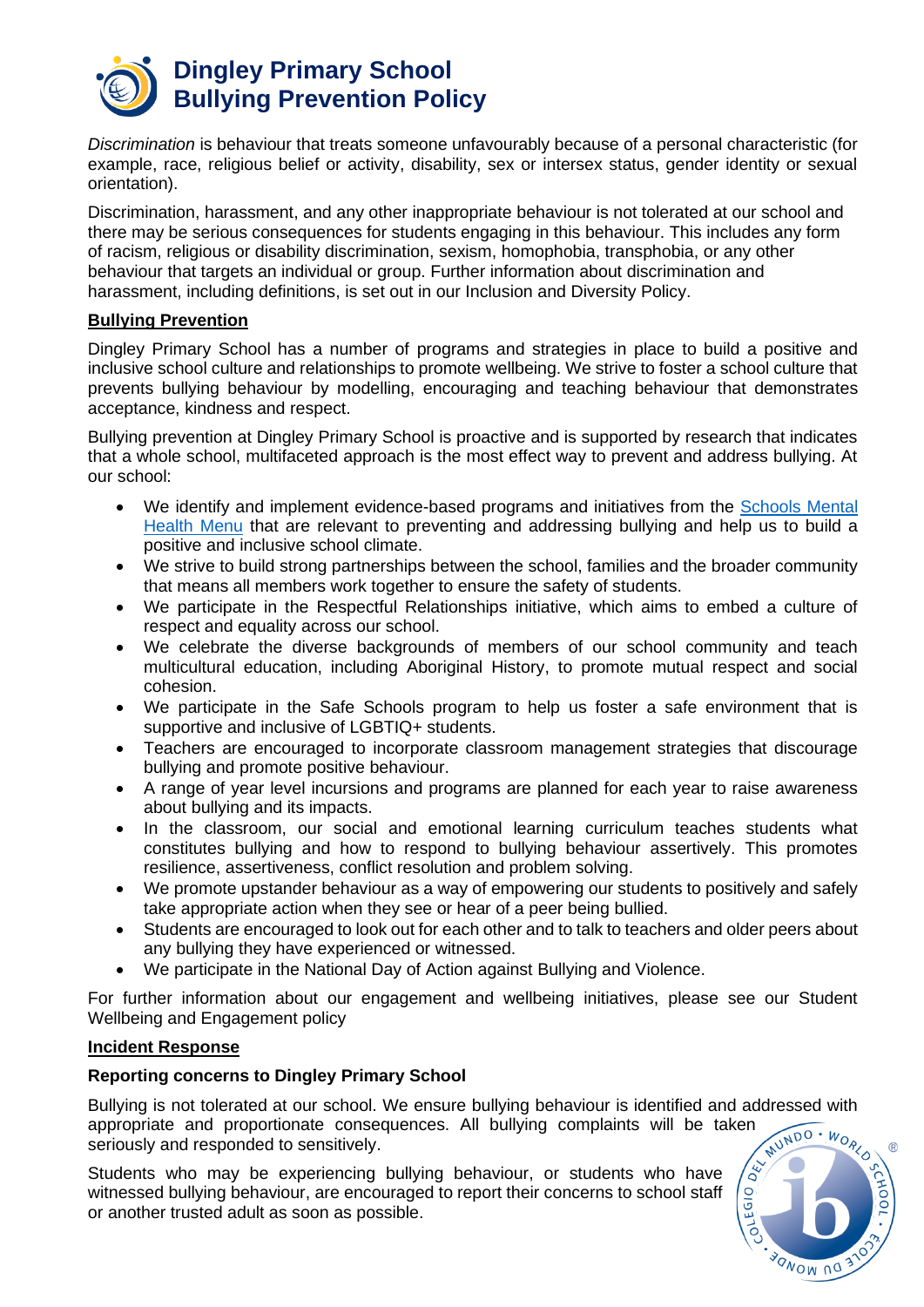

Our ability to effectively reduce and eliminate bullying behaviour is greatly affected by students and/or parents and carers reporting concerning behaviour as soon as possible, so that the responses implemented by Dingley Primary School are timely and appropriate in the circumstances.

We encourage students to speak to their home group teacher. However, students are welcome to discuss their concerns with any trusted member of staff including previous teachers, integration aides, principal class etc.

Parents or carers who develop concerns that their child is involved in, or has witnessed bullying behaviour at Dingley Primary School should contact the home group teacher, in person, or by phone on 9551 3555, Parents may also choose to raise their concern following Dingley Primary School's *Complaint Policy* flowchart.

#### **Investigations**

When notified of alleged bullying behaviour, school staff are required to:

- 1. record the details of the allegations as a Compass chronicle; and
- 2. inform Assistant Principal and/or Principal.

The home group teacher / Assistant Principal / Principal is responsible for investigating allegations of bullying in a timely and sensitive manner. To appropriately investigate an allegation of bullying, the home group teacher / Assistant Principal / Principal may:

- speak to the those involved in the allegations, including the target/s, the students allegedly engaging in bullying behaviour/s and any witnesses to the incidents
- speak to the parent/carer(s) of the students involved
- speak to the teachers of the students involved
- take detailed notes of all discussions for future reference
- obtain written statements from all or any of the above.

All communications with the home group teacher / Assistant Principal / Principal in the course of investigating an allegation of bullying will be managed sensitively. Investigations will be completed as quickly as possible to allow for the behaviours to be addressed in a timely manner.

The objective of completing a thorough investigation into the circumstances of alleged bullying behaviour is to determine the nature of the conduct and the students involved. A thorough understanding of the alleged bullying will inform staff about how to most effectively implement an appropriate response to that behaviour.

Serious bullying, including serious cyberbullying, is a criminal offence and may be referred to Victoria Police. For more information, see: [Brodie's Law.](http://www.education.vic.gov.au/about/programs/bullystoppers/Pages/advicesheetbrodieslaw.aspx)

#### **Responses to bullying behaviours**

When home group teacher / Assistant Principal / Principal has sufficient information to understand the circumstances of the alleged bullying and the students involved, a number of strategies may be implemented to address the behaviour and support affected students in consultation with teachers, SSS, Assistant Principal, Principal, Department of Education and Training specialist staff etc.

There are a number of factors that will be considered when determining the most appropriate response to the behaviour. When making a decision about how to respond to bullying behaviour, Dingley Primary School will consider:

- the age, maturity and individual circumstances of the students involved
- the severity and frequency of the bullying, and the impact it has had on the target student
- 
- whether the bullying took place in a group or one-to-one context
- whether the student/s engaging in bullying behaviour have displayed similar behaviour before<br>• whether the bullying took place in a group or one-to-one context<br>• whether the students engaging in bullying behaviour demon • whether the students engaging in bullying behaviour demonstrates insight or remorse for their behaviour
- the alleged motive of the behaviour.

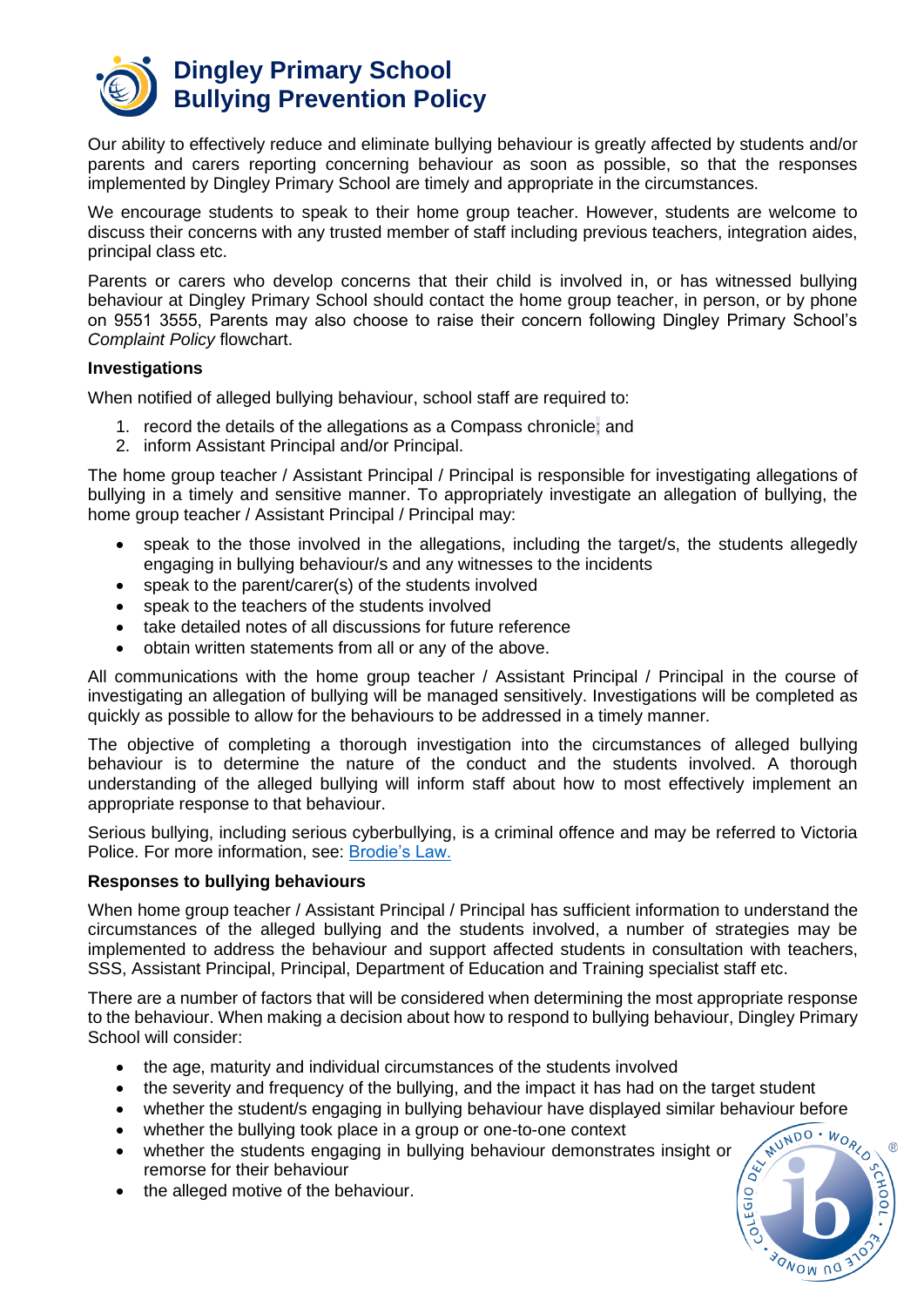

The home group teacher / Assistant Principal / Principal may implement all, or some of the following responses to bullying behaviours:

- offer wellbeing support, including referral to SSS or an external provider to:
	- $\circ$  the target student or students
	- o the students engaging in the bullying behaviour
	- $\circ$  affected students, including witnesses and/or friends of the target student.
- facilitate a restorative practice meeting with all or some of the students involved. The objective of restorative practice is to repair relationships that have been damaged by bringing about a sense of remorse and restorative action on the part of the person who has bullied someone and forgiveness by the person who has been bullied.
- facilitate a mediation between some or all of the students involved to help to encourage students to take responsibility for their behaviour and explore underlying reasons for conflict or grievance. Mediation is only suitable if all students are involved voluntarily and demonstrate a willingness to engage in the mediation process.
- facilitate a process using the Support Group Method, involving the target student(s), the students engaging in bullying behaviour and a group of students who are likely to be supportive of the target(s).
- implement a Method of Shared Concern process with all students involved in the bullying.
- facilitate a Student Support Group meeting and/or Behaviour Support Plan for affected students.
- prepare a Safety Plan or Individual Management Plan restricting contact between target and students engaging in bullying behaviour.
- provide discussion and/or mentoring for different social and emotional learning competencies of the students involved, including [insert specific examples, i.e. connect affected students with an older Student Mentor, resilience programs, etc.].
- monitor the behaviour of the students involved for an appropriate time and take follow up action if necessary.
- implement cohort, year group, or whole school targeted strategies to reinforce positive behaviours.
- implement proportionate disciplinary consequences for the students engaging in bullying behaviour, which may include removal of privileges, detention, suspension and/or expulsion consistent with our Student Wellbeing and Engagement policy, the Ministerial Order on Suspensions and Expulsions and any other relevant Department policy.

Dingley Primary School understands the importance of monitoring and following up on the progress of students who have been involved in or affected by bullying behaviour. Where appropriate, school staff will also endeavour to provide parents and carers with updates on the management of bullying incidents.

The Principal is responsible for maintaining up to date records of the investigation of and responses to bullying behaviour.

## **COMMUNICATION**

This policy will be communicated to our school community in the following ways:

- available publicly on our school's website on our school's Compass portal
- included in staff induction processes
- included in our staff handbook/manual
- discussed at staff briefings/meetings as required
- included in transition and enrolment packs
- included as annual reference in school newsletter
- made available in hard copy from school administration upon request.

### **FURTHER INFORMATION AND RESOURCES**

This policy should be read in conjunction with the following school policies:

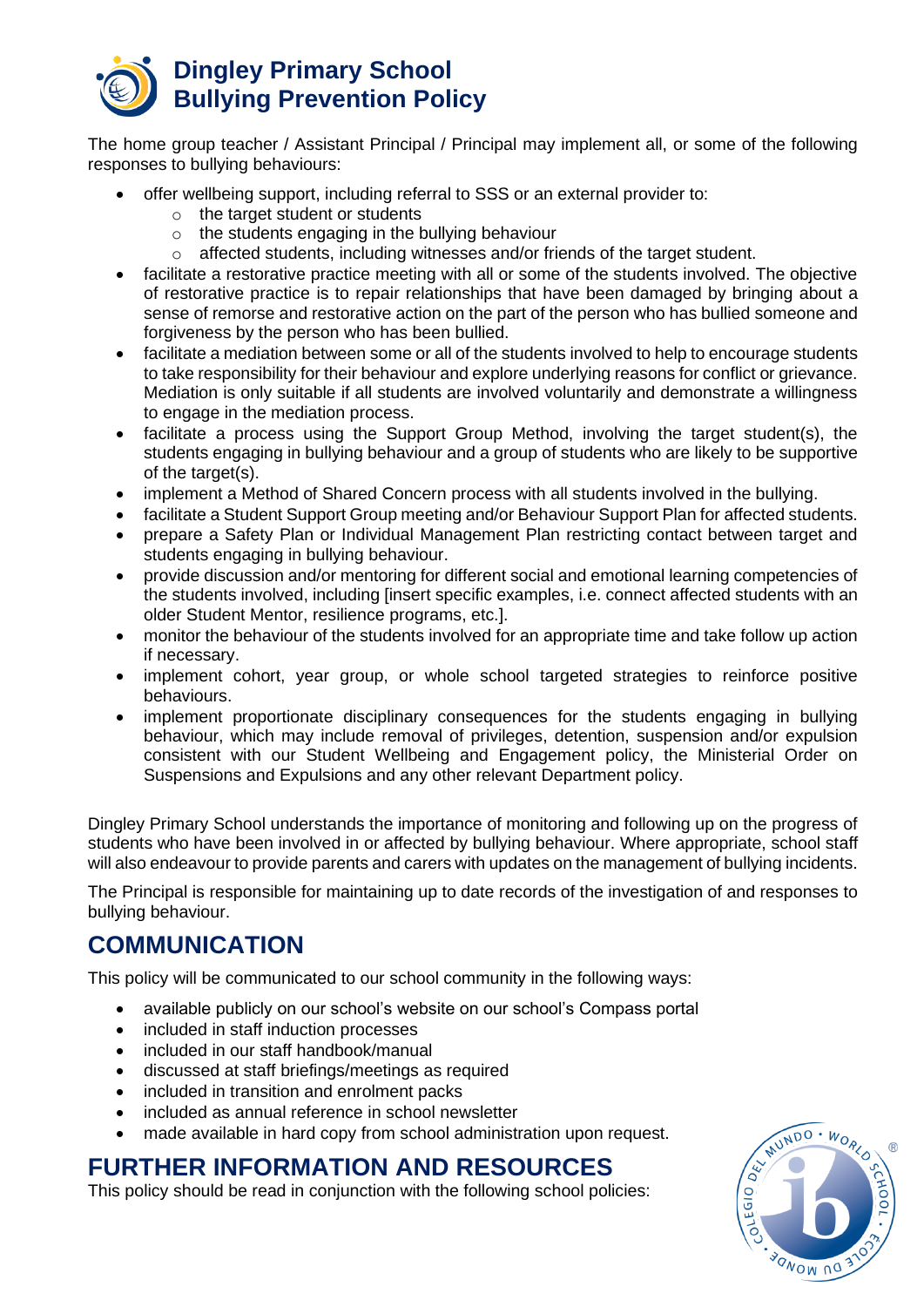

- Statement of Values and Philosophy
- Student Wellbeing and Engagement Policy
- Parent Complaints policy
- Duty of Care Policy
- Inclusion and Diversity Policy

Our school also follows Department of Education and Training policy relating to bullying including:

- [Bullying Prevention and Response](https://www2.education.vic.gov.au/pal/bullying-prevention-response/policy)
- [Cybersafety and Responsible Use of Digital Technologies](https://www2.education.vic.gov.au/pal/cybersafety/policy)
- [Equal Opportunity and Human Rights -](https://www2.education.vic.gov.au/pal/equal-opportunity-human-rights-students/policy) Students
- **[LGBTIQ Student Support Policy](https://www2.education.vic.gov.au/pal/lgbtiq-student-support/policy)**

The following websites and resources provide useful information on prevention and responding to bullying, as well as supporting students who have been the target of bullying behaviours:

- [Bully Stoppers](https://www.education.vic.gov.au/about/programs/bullystoppers/Pages/default.aspx)
- [Report racism or religious discrimination in schools](https://www.vic.gov.au/report-racism-or-religious-discrimination-schools)
- [Kids Helpline](https://kidshelpline.com.au/)
- [ReachOut Australia](https://au.reachout.com/)
- [Lifeline](https://www.lifeline.org.au/)
- [Bullying. No way!](https://bullyingnoway.gov.au/)
- [Student Wellbeing Hub](https://www.studentwellbeinghub.edu.au/)
- [eSafety Commissioner](https://www.esafety.gov.au/)
- [Australian Student Wellbeing Framework](https://studentwellbeinghub.edu.au/educators/resources/australian-student-wellbeing-framework/)

## **EVALUATION**

This policy will be reviewed every 2 years, or earlier as required following an incident or analysis of new research or school data relating to bullying, to ensure that the policy remains up to date, practical and effective.

Data to inform this review will be collected through:

- discussion and consultation with students and parent/carers
- regular student bullying surveys
- regular staff surveys
- Bully Stoppers Data Collection tool
- assessment of other school-based data, including the number of reported incidents of bullying in each year group and the effectiveness of the responses implemented
- Attitudes to School Survey
- Parent Opinion Survey

Proposed amendments to this policy will be discussed with include consultation i.e. student representative groups, parents groups, school council.

# **POLICY REVIEW AND APPROVAL**

| Policy last reviewed | June 2022                                      |
|----------------------|------------------------------------------------|
| Consultation         | School Council - 14 June 2022                  |
|                      | School community via newsletter - 17 June 2022 |